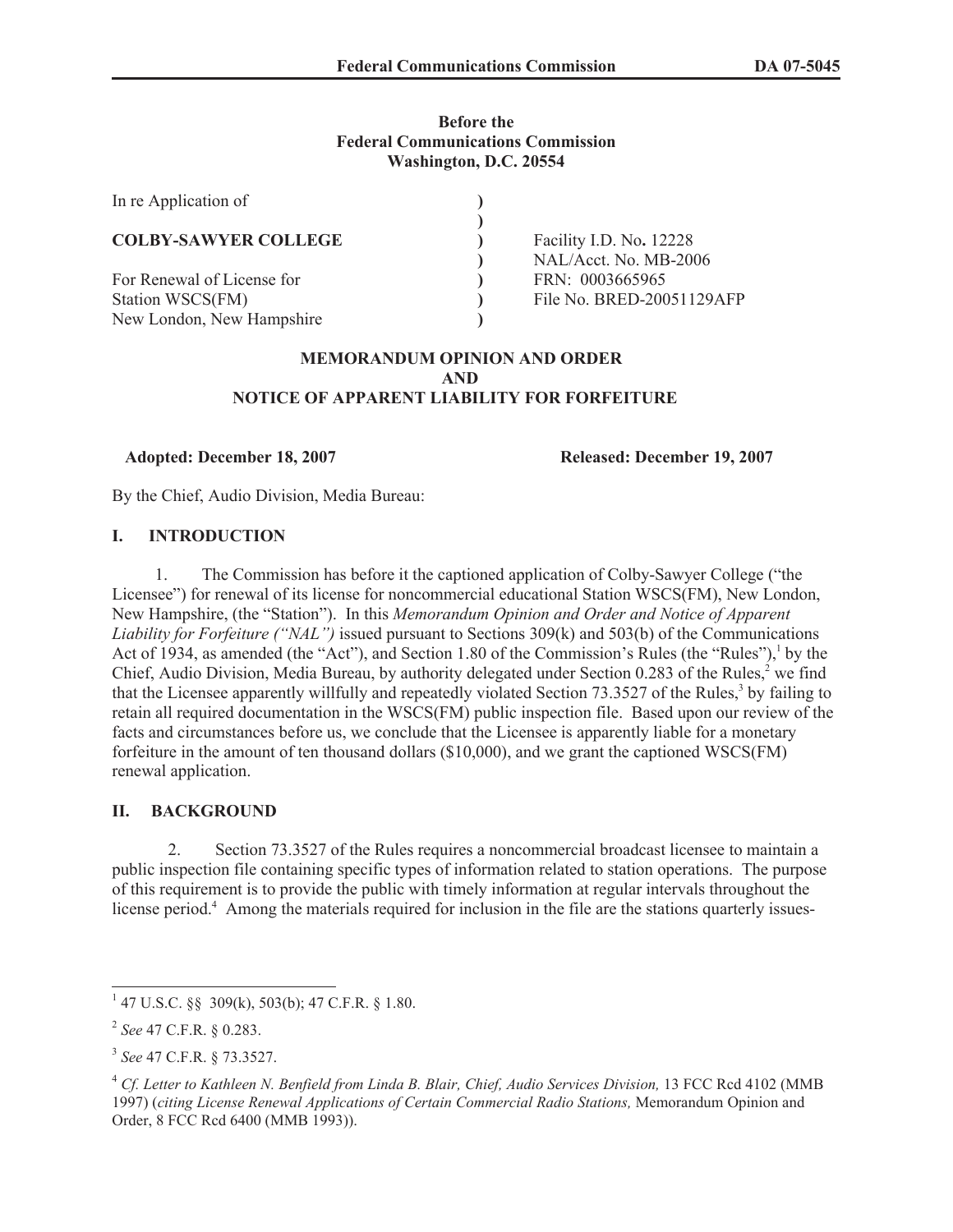programs lists, which must be retained until final Commission action on the station's next license renewal application.<sup>5</sup>

3. Section III, Item 3 of the WSCS(FM) license renewal application form, FCC Form 303-S, requests that the licensee certify that the documentation required by Section 73.3527 has been placed in the Station's public inspection file at the appropriate times. The Licensee indicated "No" to that certification and attached an Exhibit to the application, explaining that:

Quarterly reports have to be reconstructed from station logs for the following quarters for 2005: Jan – Mar and April – Jun. $^6$  Licensee is unable to reconstruct required issues lists for the years 2000, 2001 and 2002. Because the logs back then did not record the necessary detail and the persons then responsible have long since left the college.  $\frac{7}{7}$ 

#### **III. DISCUSSION**

4. *Proposed Forfeiture.* As the Licensee has acknowledged, at the time of filing of the WSCS(FM) license renewal application and during periods within the license term, the Station's public inspection file did not contain many of the items required to be retained in the file and during periods within the license term, by Section 73.3527 of the Rules. In this regard, where lapses occur in maintaining the public file, neither the negligent acts or omissions of station employees or agents, nor the subsequent remedial actions undertaken by the licensee, excuse or nullify a licensee's rule violation.<sup>8</sup>

5. This *NAL* is issued pursuant to Section 503(b)(1)(B) of the Act. Under that provision, any person who is determined by the Commission to have failed willfully or repeatedly to comply with any provision of the Act or any rule, regulation, or order issued by the Commission shall be liable to the United States for a forfeiture penalty.<sup>9</sup> Section 312(f)(1) of the Act defines willful as "the conscious and deliberate commission or omission of [any] act, irrespective of any intent to violate" the law.<sup>10</sup> The legislative history to Section 312(f)(1) of the Act clarifies that this definition of willful applies to both Sections 312 and 503(b) of the Act, $11$  and the Commission has so interpreted the term in the Section 503(b) context.<sup>12</sup> Section 312(f)(2) of the Act provides that "[t]he term 'repeated,' when used with reference to the commission or omission of any act, means the commission or omission of such act more than once or, if such commission or omission is continuous, for more than one day." 13

9 47 U.S.C. § 503(b)(1)(B). *See also* 47 C.F.R. § 1.80(a)(1).

 $10$  47 U.S.C. § 312(f)(1).

<sup>11</sup> *See* H.R. Rep. No. 97-765, 97<sup>th</sup> Cong. 2d Sess. 51 (1982).

 $13$  47 U.S.C. § 312(f)(2).

<sup>5</sup> *See* 47 C.F.R. § 73.3527(e)(8).

 $6$  On October 6, 2006, the Licensee amended its application to indicate that the quarterly issues reports for the first and second quarters of 2005 had been reconstructed from station logs.

<sup>&</sup>lt;sup>7</sup> See captioned application at Exhibit 11.

<sup>8</sup> *See Padre Serra Communications, Inc.,* 14 FCC Rcd 9709 (MMB 1999) (citing *Gaffney Broadcasting, Inc.,* Memorandum Opinion and Order, 23 FCC 2d 912, 913 (1970) and *Eleven Ten Broadcasting Corp.,* Notice of Apparent Liability, 33 FCC 706 (1962)); *Surrey Front Range Limited Partnership,* Notice of Apparent Liability, 7 FCC Rcd 6361 (FOB 1992).

<sup>12</sup> *See Southern California Broadcasting Co.*, Memorandum Opinion and Order, 6 FCC Rcd 4387, 4388 (1991).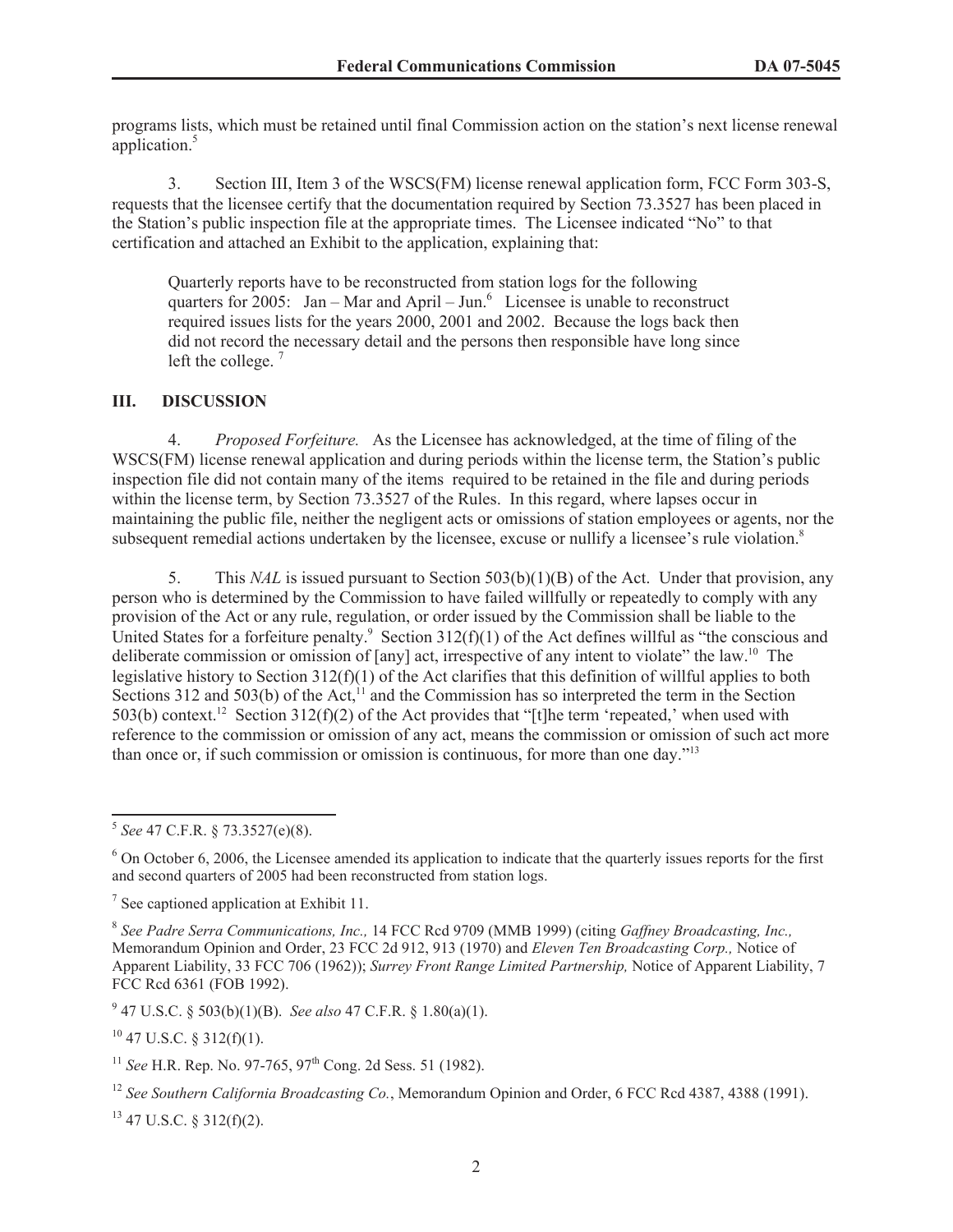6. The Commission's *Forfeiture Policy Statement* and Section 1.80(b)(4) of the Rules establish a base forfeiture amount of \$10,000 for violation of Section 73.3527.<sup>14</sup> In determining the appropriate forfeiture amount, we may adjust the base amount upward or downward by considering the factors enumerated in Section 503(b)(2)(D) of the Act, including "the nature, circumstances, extent and gravity of the violation, and, with respect to the violator, the degree of culpability, any history of prior offenses, ability to pay, and such other matters as justice may require."<sup>15</sup>

7. In this case, although the Licensee has admitted to the violations, it did so only in the context of the question contained in its captioned license renewal application that compelled such disclosure. Moreover, the violations were extensive, occurring over a three-year period and involving at least 14 missing issues-programs lists. Considering the record as a whole, we believe that a \$10,000 forfeiture is appropriate for the violations in this case. Accordingly, we find that the Licensee is apparently liable for a forfeiture in the amount of \$10,000 for its apparent willful and repeated violation of Section 73.3527.

8. *License Renewal Application.* In evaluating an application for license renewal, the Commission's decision is governed by Section 309(k) of the Act.<sup>16</sup> That section provides that if, upon consideration of the application and pleadings, we find that (1) the station has served the public interest, convenience, and necessity; (2) there have been no serious violations of the Act or the Rules; and (3) there have been no other violations which, taken together, constitute a pattern of abuse, we are to grant the renewal application.<sup>17</sup> If, however, the licensee fails to meet that standard, the Commission may deny the application – after notice and opportunity for a hearing under Section  $309(e)$  of the Act – or grant the application "on terms and conditions that are appropriate, including a renewal for a term less than the maximum otherwise permitted."<sup>18</sup>

9. We find that the Licensee's violations of Section 73.3527 of the Rules do not constitute "serious violations" warranting designation for evidentiary hearing. Moreover, we find no evidence of violations that, when considered together, evidence a pattern of abuse.<sup>19</sup> Further, we find that noncommercial educational Station WSCS(FM) served the public interest, convenience, and necessity during the subject license term. We will therefore grant the license renewal application below.

 $16$  47 U.S.C. § 309(k).

 $18$  47 U.S.C. §§ 309(k)(2), 309(k)(3).

<sup>14</sup> *See Forfeiture Policy Statement and Amendment of Section 1.80(b) of the Rules to Incorporate the Forfeiture Guidelines*, Report and Order, 12 FCC Rcd 17087, 17113-15 (1997) *("Forfeiture Policy Statement"), recon. denied*, 15 FCC Rcd 303 (1999); 47 C.F.R. § 1.80(b)(4), note to paragraph (b)(4), Section I.

<sup>15</sup> 47 U.S.C. § 503(b)(2)(D); *see also Forfeiture Policy Statement,* 12 FCC Rcd at 17100-01; 47 C.F.R. § 1.80(b)(4); 47 C.F.R. § 1.80(b)(4), note to paragraph (b)(4), Section II.

<sup>&</sup>lt;sup>17</sup> 47 U.S.C. § 309(k)(1). The renewal standard was amended to read as described by Section 204(a) of the Telecommunications Act of 1996, Pub. L. No. 104-104, 110 Stat. 56 (1996). *See Implementation of Sections 204(a) and 204(c) of the Telecommunications Act of 1996 (Broadcast License Renewal Procedures),* Order, 11 FCC Rcd 6363 (1996).

<sup>&</sup>lt;sup>19</sup> For example, we do not find here that the Licensee's Station operation "was conducted in an exceedingly careless, inept and negligent manner and that the licensee is either incapable of correcting or unwilling to correct the operating deficiencies." *See Heart of the Black Hills Stations,* Decision, 32 FCC 2d 196, 198 (1971). Nor do we find on the record here that "the number, nature and extent" of the violations indicate that "the licensee cannot be relied upon to operate [the Station] in the future in accordance with the requirements of its licenses and the Commission's Rules." *Heart of the Black Hills Stations,* 32 FCC 2d at 200. *See also Center for Study and Application of Black Economic Development,* Hearing Designation Order, 6 FCC Rcd 4622 (1991); *Calvary Educational Broadcasting Network, Inc.,* Hearing Designation Order, 7 FCC Rcd 4037 (1992).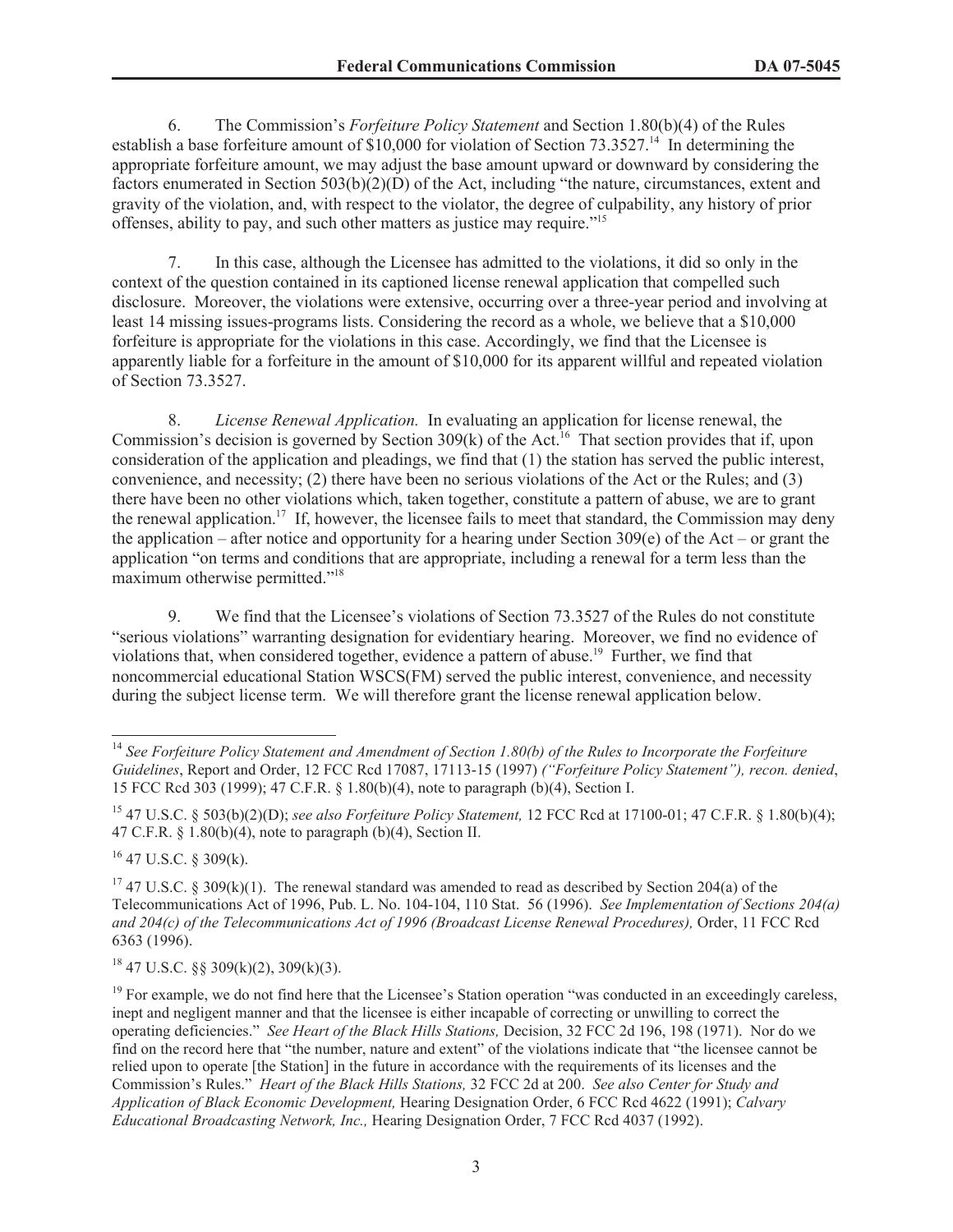# **IV. ORDERING CLAUSES**

10. Accordingly, IT IS ORDERED, pursuant to Section 503(b) of the Communications Act of 1934, as amended, and Section 1.80 of the Commission's Rules, that Colby-Sawyer College is hereby NOTIFIED of its APPARENT LIABILITY FOR FORFEITURE in the amount of ten thousand dollars (\$10,000) for its apparent willful and repeated violation of Section 73.3527 of the Commission's Rules.

11. IT IS FURTHER ORDERED, pursuant to Section 1.80 of the Commission's Rules, that, within thirty (30) days of the release date of this *NAL,* Colby-Sawyer College SHALL PAY the full amount of the proposed forfeiture or SHALL FILE a written statement seeking reduction or cancellation of the proposed forfeiture.

12. Payment of the proposed forfeiture must be made by check or similar instrument, payable to the order of the Federal Communications Commission. The payment must include the NAL/Acct. No. and FRN No. referenced in the caption above. Payment by check or money order may be mailed to Federal Communications Commission, at P.O. Box 358340, Pittsburgh, Pennsylvania 15251-8340. Payment by overnight mail may be sent to Mellon Bank/LB 358340, 500 Ross Street, Room 1540670, Pittsburgh, Pennsylvania 15251. Payment by wire transfer may be made to ABA Number 043000261, receiving bank Mellon Bank, and account number 911-6106.

13. The response, if any, must be mailed to Office of the Secretary, Federal Communications Commission, 445 12<sup>th</sup> Street, S.W., Washington, D.C. 20554, ATTN: Peter H. Doyle, Chief, Audio Division, Media Bureau, and MUST INCLUDE the NAL/Acct. No. referenced above.

14. The Commission will not consider reducing or canceling a forfeiture in response to a claim of inability to pay unless the respondent submits: (1) federal tax returns for the most recent threeyear period; (2) financial statements prepared according to generally accepted accounting practices ("GAAP"); or (3) some other reliable and objective documentation that accurately reflects the respondent's current financial status. Any claim of inability to pay must specifically identify the basis for the claim by reference to the financial documentation submitted.

15. Requests for full payment of the forfeiture proposed in this *NAL* under the installment plan should be sent to: Associate Managing Director-Financial Operations, 445 12th Street, S.W., Room 1-A625, Washington, D.C. 20554.<sup>20</sup>

16. IT IS FURTHER ORDERED, that, pursuant to Section 309(k) of the Communications Act of 1934, as amended, that the license renewal application of Colby-Sawyer College for noncommercial educational Station WSCS(FM), New London, New Hampshire (File No. BRED-20051129AFP) IS GRANTED.

<sup>20</sup> *See* 47 C.F.R. § 1.1914.